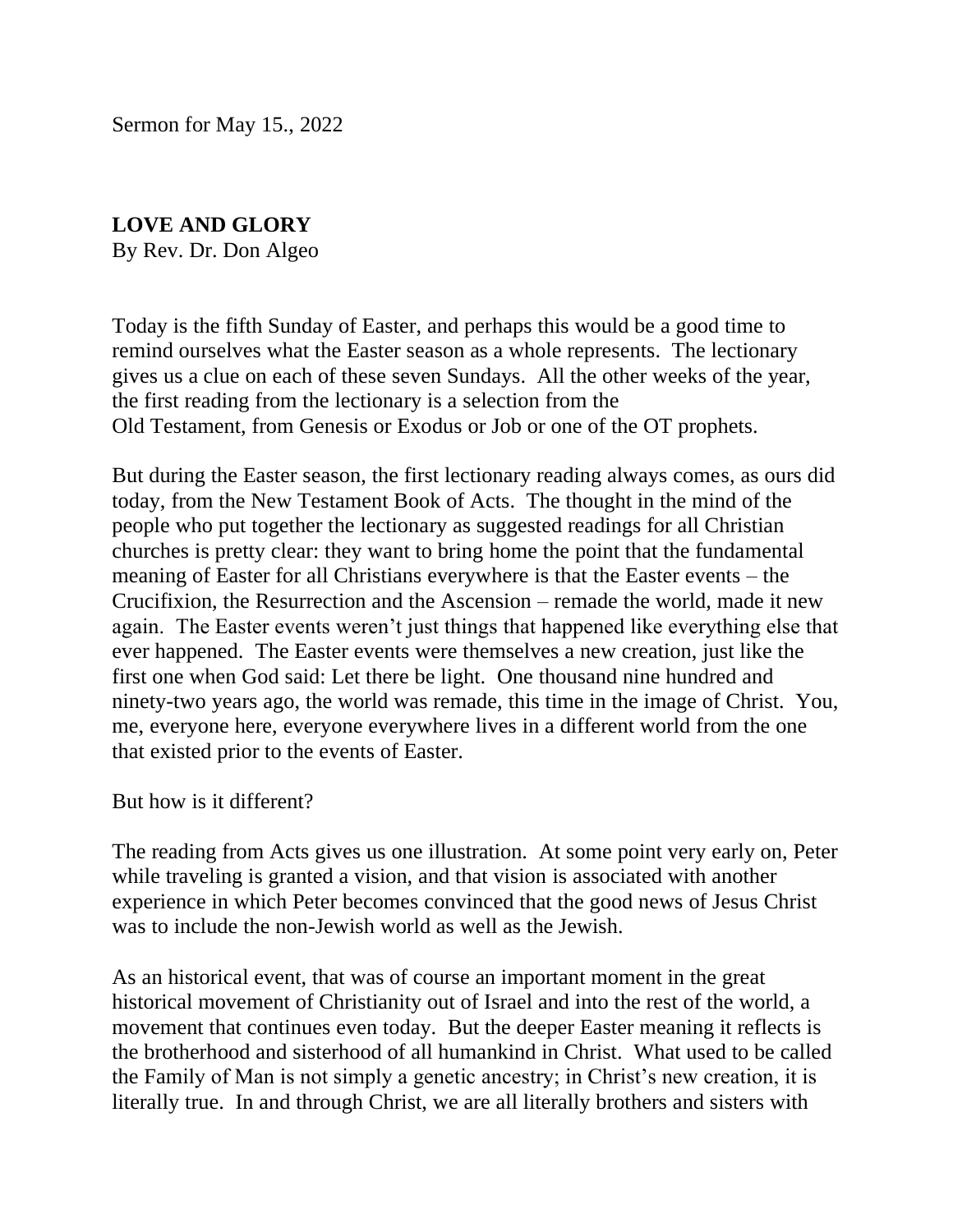one another, as siblings of Christ and children of God. Family IS something different and far greater on Christ's new Easter creation than it was before.

And that brings us to our Gospel reading for today. So let's read it together.

Read.John 13:31-35 *When he had gone out, Jesus said, "Now the Son of Man has been glorified, and God has been glorified in him. If God has been glorified in him, God will also glorify him in himself and will glorify him at once. Little children, I am with you only a little longer. You will look for me; and as I said to the Jews so now I say to you, 'Where I am going, you cannot come.' I give you a new commandment, that you love one another. Just as I have loved you, you also should love one another. By this everyone will know that you are my disciples, if you have love for one another."*

The passage from John really has two topics, glory and love, and in John's usual style, the teaching of Jesus seems almost enigmatic and elusive, as if he is using familiar words in unfamiliar ways. And I think that's not far off the mark. What Jesus is doing is using the words in the senses that they will have in his new creation, not necessarily the senses they have in our old familiar way of thinking.

Consider glory. What comes to our mind when we think or speak of someone or something having glory or being glorious or giving glory to someone?

Well, we think of it as being something high and mighty and wondrous, don't we? Something grand. Edgar Allen Poe in his poem called To Helen famously wrote of "the glory that was Greece and the grandeur that was Rome." We call our flag "Ol' Glory" because it's flown as the standard of victorious armies in historic wars, and people cheer and salute when it passes by in parades.

Our Bible itself frequently uses glory in this way. "The heavens declare the glory of God," the Psalmist tells us, and uses the image of the night sky, the most magnificent sight imaginable, to compare to God's glory. We sing Glory, glory hallelujah when we are picturing God as the vanquishing hero marching on through to victory in the Battle Hymn of the Republic.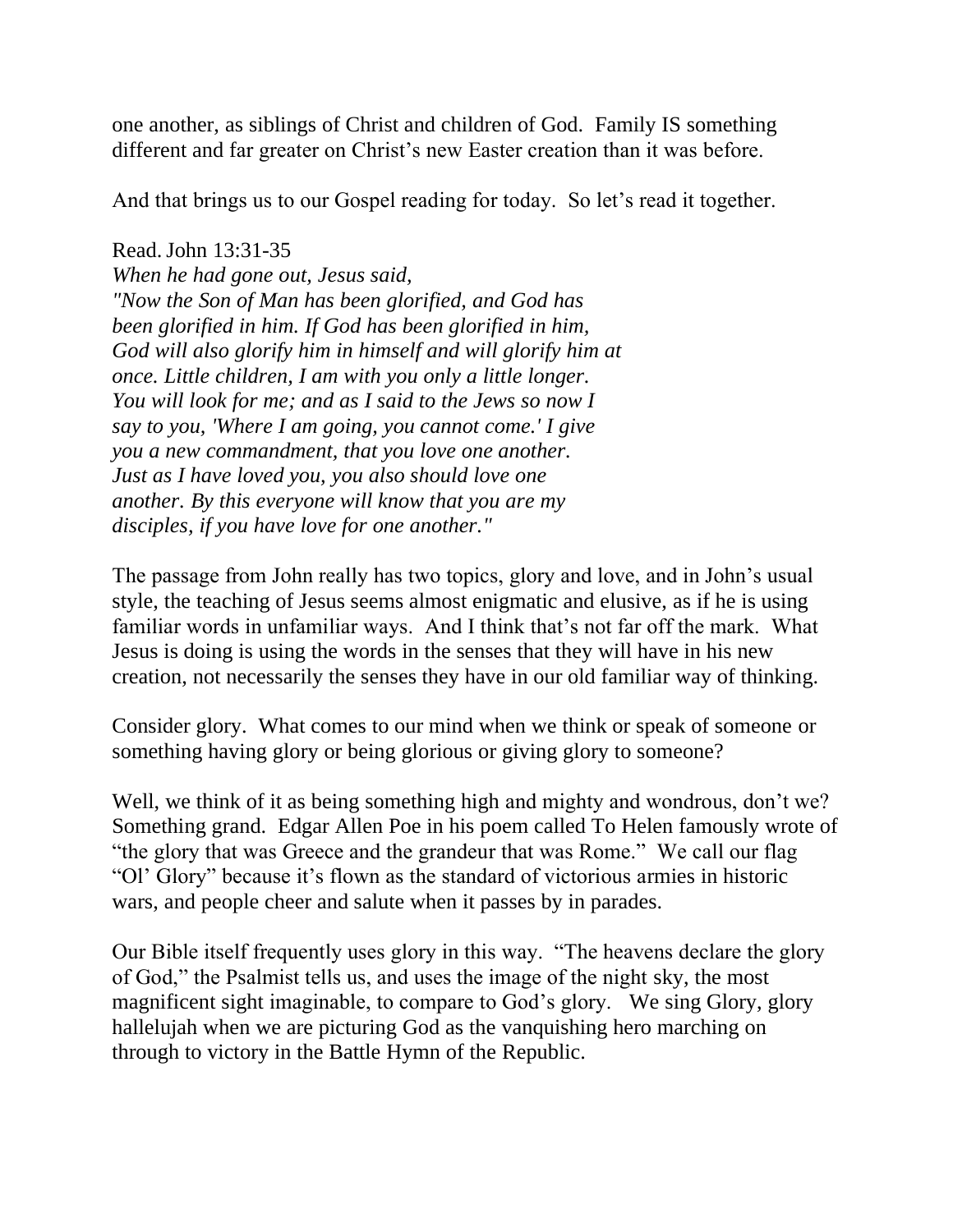And so on and so on. In our ordinary way of thinking, glory always involves something big, something awe-inspiring, something bright and shiny and historic, something that stirs our ordinary human awe and pride.

But then, what are we to make of the words of our Lord that John provides in our passage for today? "Now the son of God is glorified, and God is glorified in him?"

Immediately before our passage, Jesus has sent Judas away from their company, out into the night, to begin the process of betrayal that will end later that night in Jesus's arrest, and in the morning, in his crucifixion. And yet Jesus says of that moment, the moment at which his terrible death on the cross becomes inevitable, that now, in that moment, he is glorified, and God is glorified in him.

But what is it about this act, this self-condemnation to a hideous and humiliating and pathetic death on a cross that brings glory both to the son and to the father?

It is not the cross itself; the cross is an instrument of torture and death. Nor is it Christ's choice of the cross; in the Garden of Gethsemane, Jesus pleaded with his Father to choose another way. But that moment in Gethsemane, I think, gives us the answer. His prayer to his father concludes with the words: "Not my will, but yours be done."

When Jesus says "Now is the Son Glorified," what he's referring to is not the heroism of dying on the cross, but rather the perfection and purity of his obedience to God. And in phrasing it that way, what Jesus does is to give a new meaning to what a glorious act is, in the world of his new creation. In Christ's world, which is the seed of heaven on earth, glory will not be found only in heroic deeds and monumental achievements; but that true human glory consists in willing obedience to God's will.

What does this mean for us? Just as in God's new creation, we are in literal fact brothers and sisters one with another, so also, in God's new creation, true glory is to be found wherever and whenever we find willing and willful cooperation with God's own purposes. In our new creation, anytime I hold my tongue rather than spread a word of delicious gossip, every time I turn the other cheek, every time I show kindness or mercy or generosity in absolute anonymity, perhaps most of all, every time I forgive my sister or brother – any of my heavenly sisters or brothers, that is to say, anytime I forgive anyone – I am glorious in God's eyes, and in so doing, I glorify God Himself.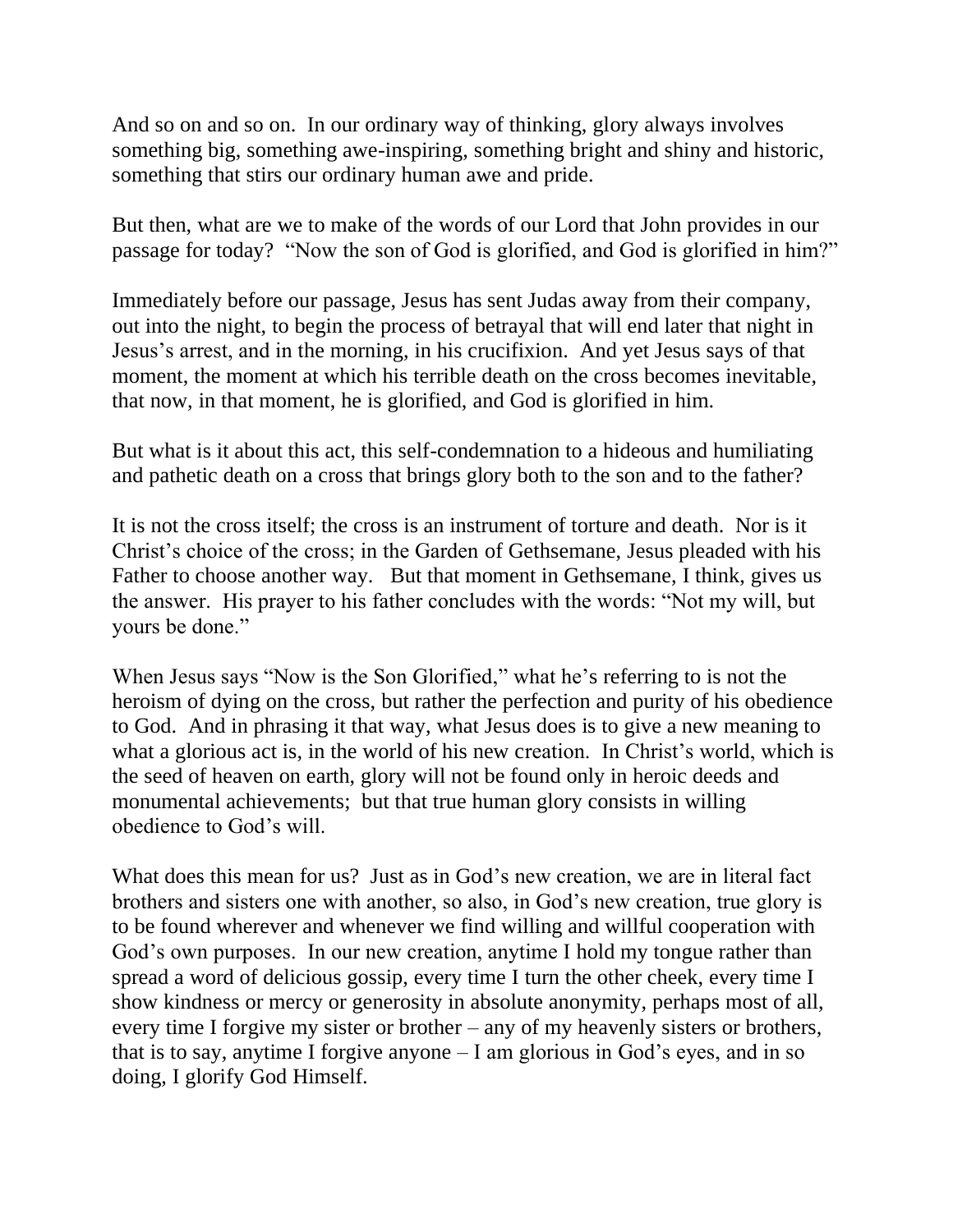And just as glory gains new meaning in Christ's new creation, so also with love.

If the new meaning of glory is willing obedience to God, so the new meaning of love is willing, sacrificial service to others.

In the old creation, love refers mainly to some quality of the emotional life. Rhett Butler loves Scarlett O'Hara says something about Rhett's emotional attitudinal makeup. A child loves her mother says something about the trust and affection she feels towards this one particular person. The classic love story is one in which two people develop particular feelings towards one another.

When Jesus tells his followers: "A new commandment I give to you, that you love one another", he's not telling them to develop overpowering feelings of affection for one another. How could anyone obey such a command? Our feelings aren't subject to our voluntary control? And there is no indication anywhere in our Gospel accounts that Jesus had such feelings for everyone he met.

What Jesus instead shows us throughout the Gospel accounts is a new meaning for what we call love. The meaning of love in Christ's new creation, the meaning that he modeled in his relationship with everyone he met, is that of willful, sacrificial service to them.

"As I have loved you, you also love one another." He gives them this commandment at the moment he seals his own death on the cross, the ultimate example of willful, sacrificial service.

Does this mean that we are all to sacrifice our lives for others? No, of course not. His death on the cross was not the definition of love, it was a model of love at the extreme of the human existence. "Greater love than this has no one" he says elsewhere, "that he lay down his life for his friends." Final and complete selfsacrifice for others is not the extreme of affection; it's the extreme of what love means in Christ's new creation, which is heaven on earth.

"So the first shall be last, and the last first" in the heavenly kingdom he is creating on earth, Jesus informs us on another occasion, and he's not teaching that someday our social roles will be switched. He's teaching us that glory and love have new meaning in the new creation.

We don't need to read history or go to the movies to find examples of great glory and love. I see examples of it every day, often right here in this church. I'll close by telling you about one I witnessed just the other day in the hospice residence. It